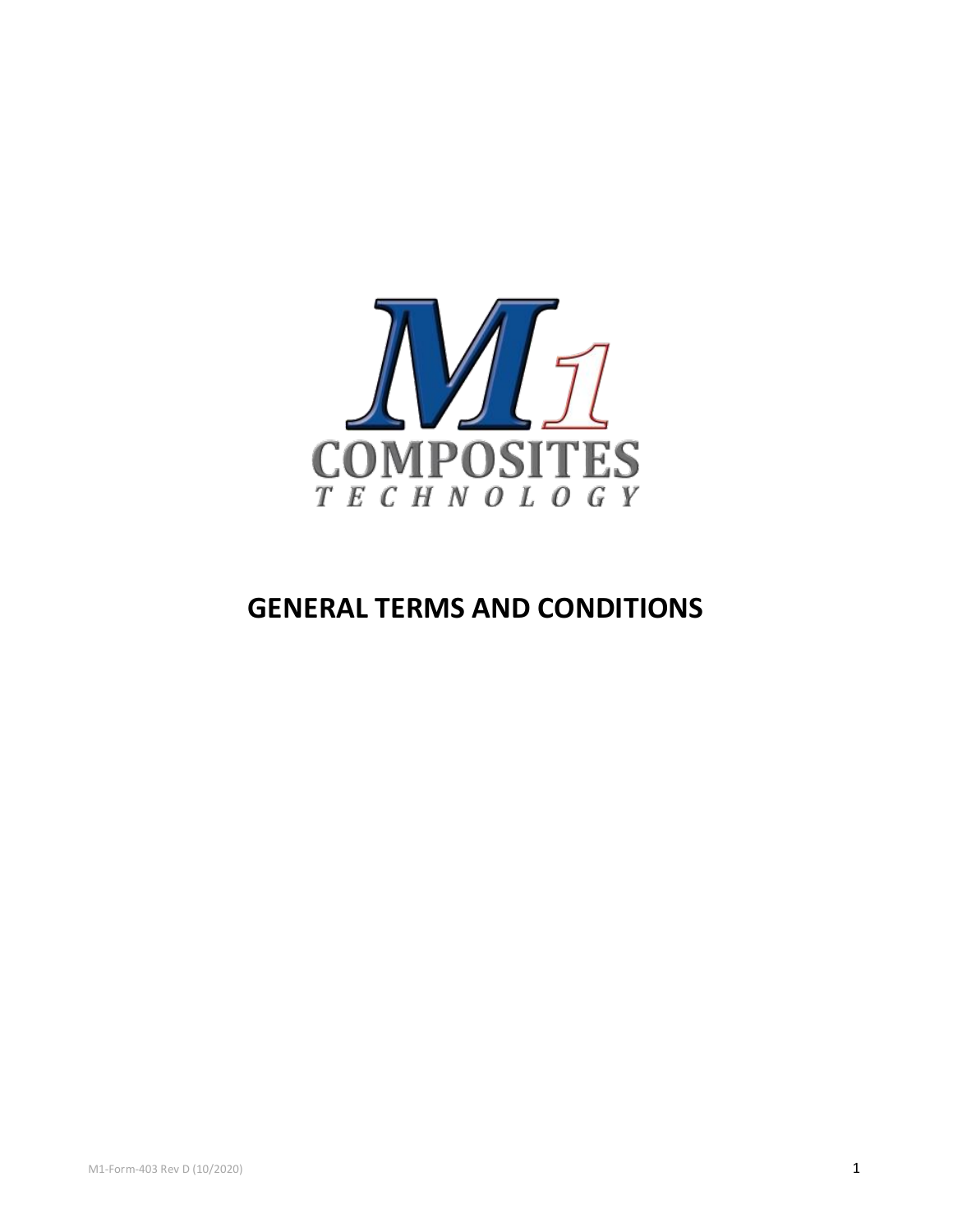

# **CONTENTS**

| 1.1.  |         |  |
|-------|---------|--|
| 1.2.  |         |  |
| 1.3.  |         |  |
| 1.4.  |         |  |
| 1.5.  |         |  |
| 1.6.  |         |  |
|       | 1.6.1.  |  |
|       | 1.6.2.  |  |
|       | 1.6.3.  |  |
| 1.7.  |         |  |
| 1.8.  |         |  |
| 1.9.  |         |  |
| 1.10. |         |  |
| 1.11. |         |  |
| 1.12. |         |  |
| 1.13. |         |  |
|       |         |  |
| 2.    |         |  |
| 2.1.  |         |  |
| 2.2.  |         |  |
| 2.3.  |         |  |
| 2.4.  |         |  |
| 2.5.  |         |  |
| 2.6.  |         |  |
| 2.7.  |         |  |
| 2.8.  |         |  |
| 2.9.  |         |  |
| 2.10. |         |  |
| 2.11. |         |  |
| 2.12. |         |  |
| 2.13. |         |  |
| 2.14. |         |  |
| 2.15. |         |  |
| 2.16. |         |  |
| 2.17. |         |  |
| 2.18. |         |  |
|       | 2.18.1. |  |
|       | 2.18.2. |  |
|       | 2.18.3. |  |
|       | 2.18.4. |  |
|       | 2.18.5. |  |
| 2.19. |         |  |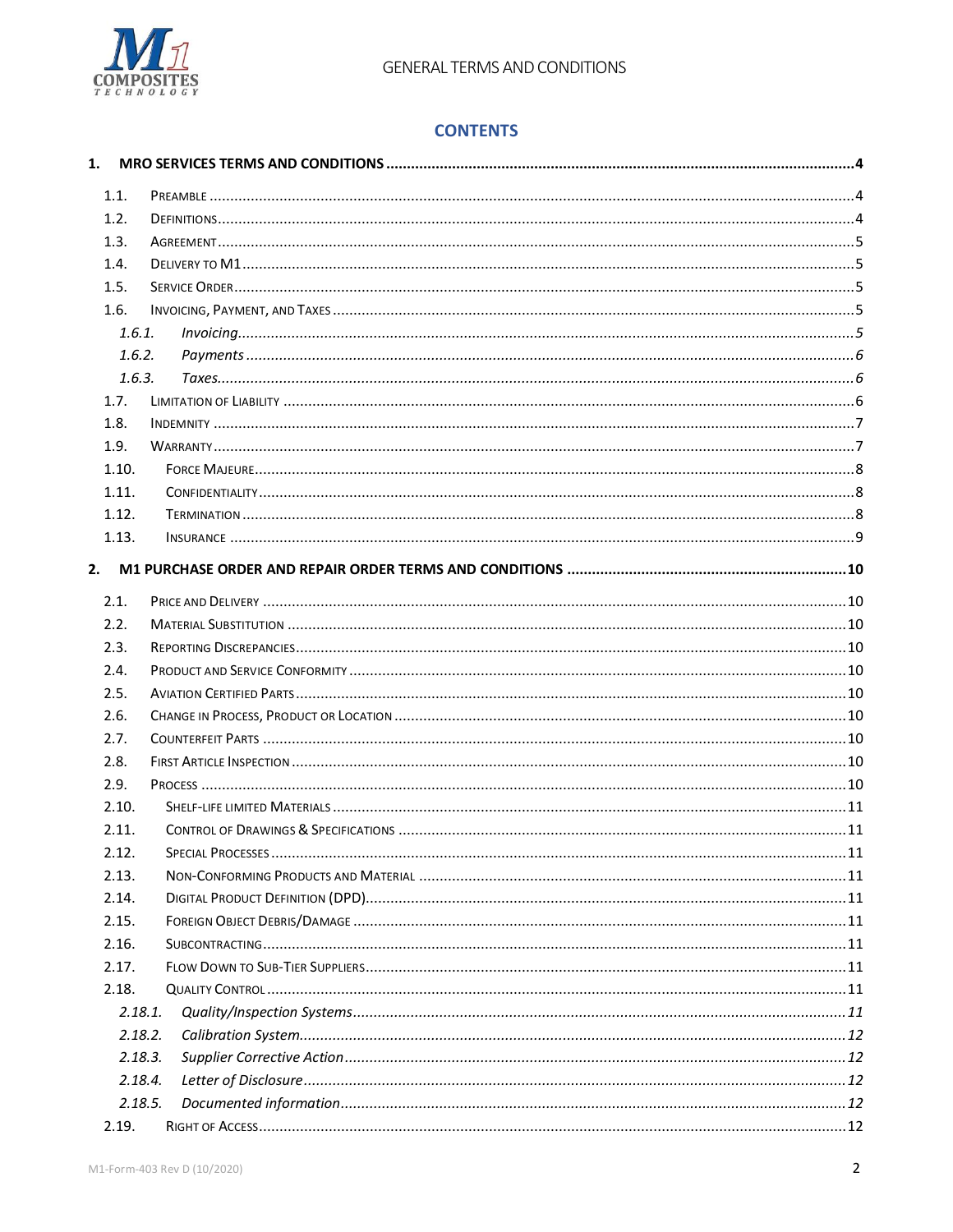

# **GENERAL TERMS AND CONDITIONS**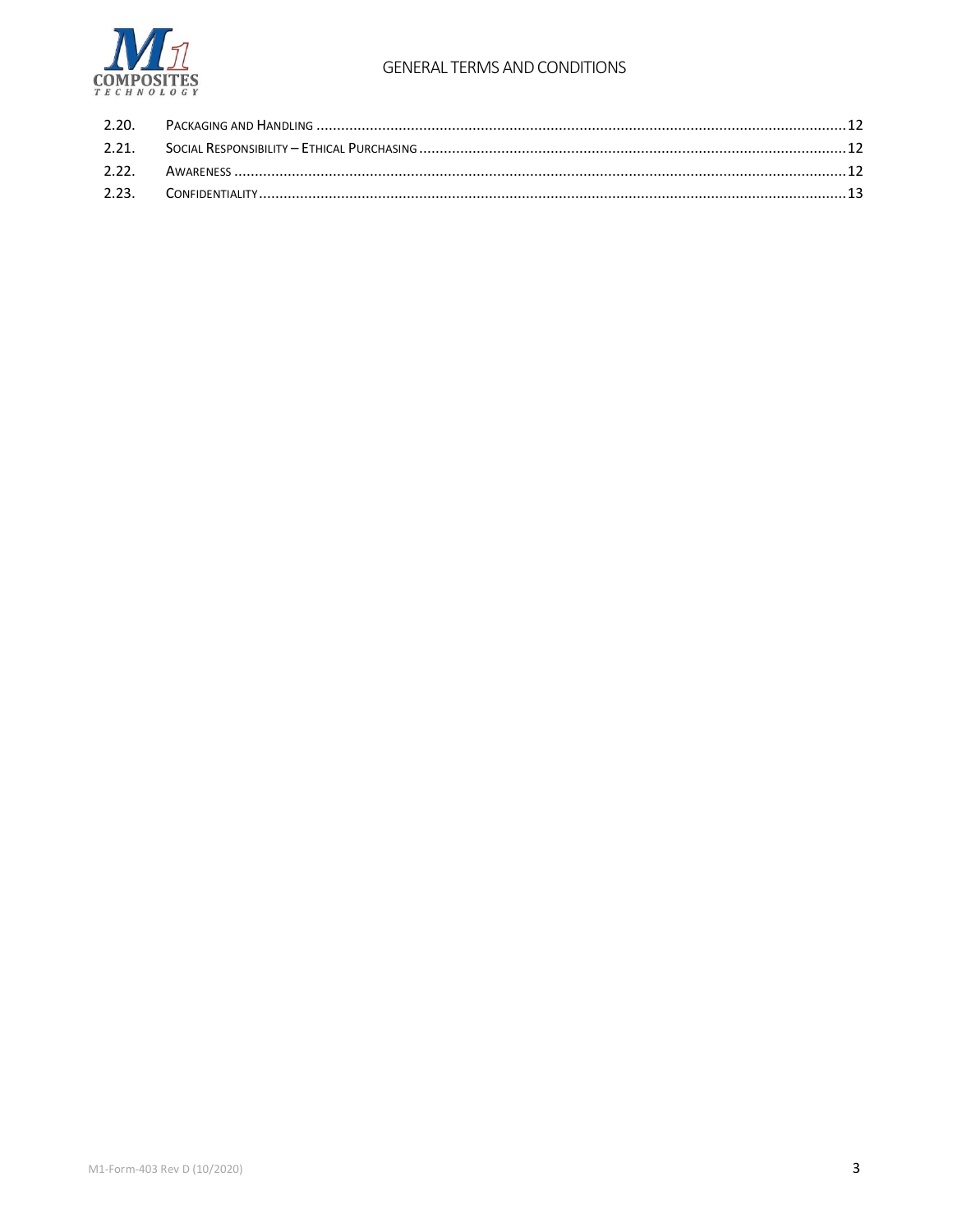

# <span id="page-3-1"></span><span id="page-3-0"></span>**1. MRO Services Terms and Conditions**

# **1.1. Preamble**

WHEREAS, M1 Composites Technology, Inc. (M1) is a Transport Canada approved Maintenance Organization (MRO) providing certain aircraft and component maintenance, repair, overhaul and modification services for which it is rated and other ancillary goods and services.

WHEREAS, CUSTOMER desires M1 to provide certain goods and services on aircraft components owned, operated or managed by CUSTOMER as may be requested by CUSTOMER from time to time.

WHEREAS, M1 desires to provide such goods and services under the terms and conditions set forth herein. All terms and conditions are governed by the laws of Quebec.

#### <span id="page-3-2"></span>**1.2. Definitions**

In this Agreement the following definitions shall have the meanings set out below.

"Agreement" means this Component Service Agreement General Terms and Conditions including any Appendices and other attachments, and amendments either now existing or later added in accordance with the terms herein.

"BER" (Beyond Economical Repair) means the state of a Component for which the estimated Service cost is considered too expensive by the customer and they choose to no longer move forward with the repair.

"Component(s)" means the parts and/or assemblies as requested in writing by CUSTOMER to be serviced by M1 under this Agreement.

"CUSTOMER" means any person or entity issuing an Order requesting Service(s).

"DDP" means Delivery Duty Paid (INCOTERMS 2010 wherein CUSTOMER shall mean "Seller" and M1 shall mean "Buyer").

"Ex Works" means Ex Works (INCOTERMS 2010 wherein CUSTOMER shall mean "Buyer" and M1 shall mean "Seller").

"Inspect" or "Inspected" or "Inspection" means the performance of an examination, bench check or test of a Component necessary to determine its condition.

"Non-Repairable" means Component(s), which have defects, or discrepancies, considered to be beyond established and approved repair criteria.

"Order" means a CUSTOMER issued order to initiate Inspection, Repair or Overhaul Services pursuant to this Agreement.

"Overhaul" means a full refurbishment of a Component in accordance with the manufacturer's Overhaul manual or other approved data.

"Repair" means the correction of discrepancies to the extent that a Component can be tagged airworthy, time continued, by M1 without performing an Overhaul.

"Service(s)" means goods and services provided to CUSTOMER by M1, including Inspection, Repair, Modification and Overhaul of Components, pursuant to this Agreement.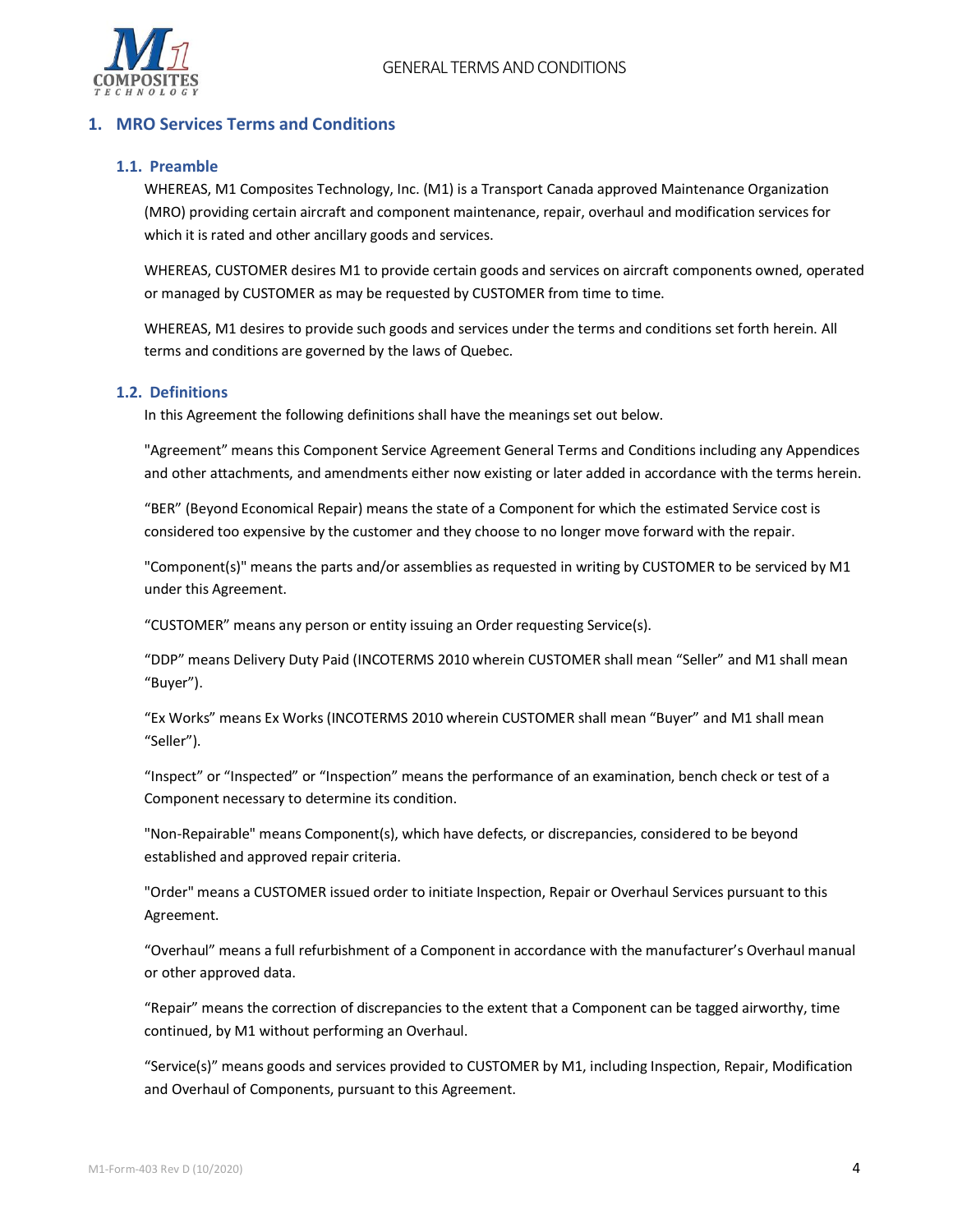# GENERAL TERMS AND CONDITIONS



# <span id="page-4-0"></span>**1.3. Agreement**

This agreement ("Agreement") is entered into between Company and Customer (hereinafter each a "Party" and, collectively, the "Parties"). This Agreement supersedes all prior or contemporaneous understandings, agreements, negotiations, representations and warranties, and communications, both written and oral between the Parties. No course of prior dealings between the parties and no usage of the trade shall be relevant to determine the meaning of this Agreement.

All acknowledgements, sales, acceptances, and services by company are expressly limited to and made conditional upon the terms and conditions contained herein and no others, and any of customer's terms and conditions which are in addition to, or different those contained herein are hereby objected to in advance and not included in this agreement. As such, fulfillment of customer's order does not constitute acceptance of an of customers terms and conditions and does not serve to modify or amend this agreement, unless specific and explicit reference to changes to this agreement are made in writing by an authorized representative of the company.

#### <span id="page-4-1"></span>**1.4. Delivery to M1**

CUSTOMER shall deliver the Component(s) for Service to the M1 facility DDP as specified by M1. CUSTOMER will bear all costs incurred to ship the Components to the shipping destination (including costs of freight and transit insurance) and will prepay all such shipping costs. If CUSTOMER ships Components to M1 facilities from outside Canada, CUSTOMER will list itself as importer and nominate a customs broker. CUSTOMER is responsible for payment of all customs duties, taxes and other charges. CUSTOMER shall include applicable Service requirements for each Component in the Order.

CUSTOMER shall pack the Component(s) in accordance with ATA 300 and good commercial practices for protection against damage and deterioration during shipment and storage. CUSTOMER shall be liable for any damage to Component(s) due to improper packing by CUSTOMER. CUSTOMER and its insurers, if any, will relieve M1 of responsibility for all risks of loss or damage up until the delivery of the Component(s) to M1's designated facility.

Upon completion of Service, or return of non-repairable and BER components, M1 shall ship the Component(s) Ex Works M1's facilities.

M1 shall pack the Component(s) in accordance with ATA 300 and good commercial practice.

#### <span id="page-4-2"></span>**1.5. Service Order**

CUSTOMER shall request Services by submitting Orders to M1. Each Order shall be subject to the terms and conditions of this Agreement and shall be governed by and deemed to include the provisions of this Agreement. M1 will, upon acceptance of a CUSTOMER Order, perform the ordered Services on Component(s). Specific requirements for the Component(s) Service may be described in attachments to this Agreement or the applicable Order. CUSTOMER must provide M1 with all required information regarding components.

#### <span id="page-4-4"></span><span id="page-4-3"></span>**1.6. Invoicing, Payment, and Taxes**

#### 1.6.1. Invoicing

Unless otherwise agreed to between M1 and Customer, M1 shall invoice Services after completion of the Inspection, Repair Modification or Overhaul of the Component(s) and upon shipment of the applicable Component(s) to Customer for redelivery. All invoicing, payment and taxes are subject to Quebec law.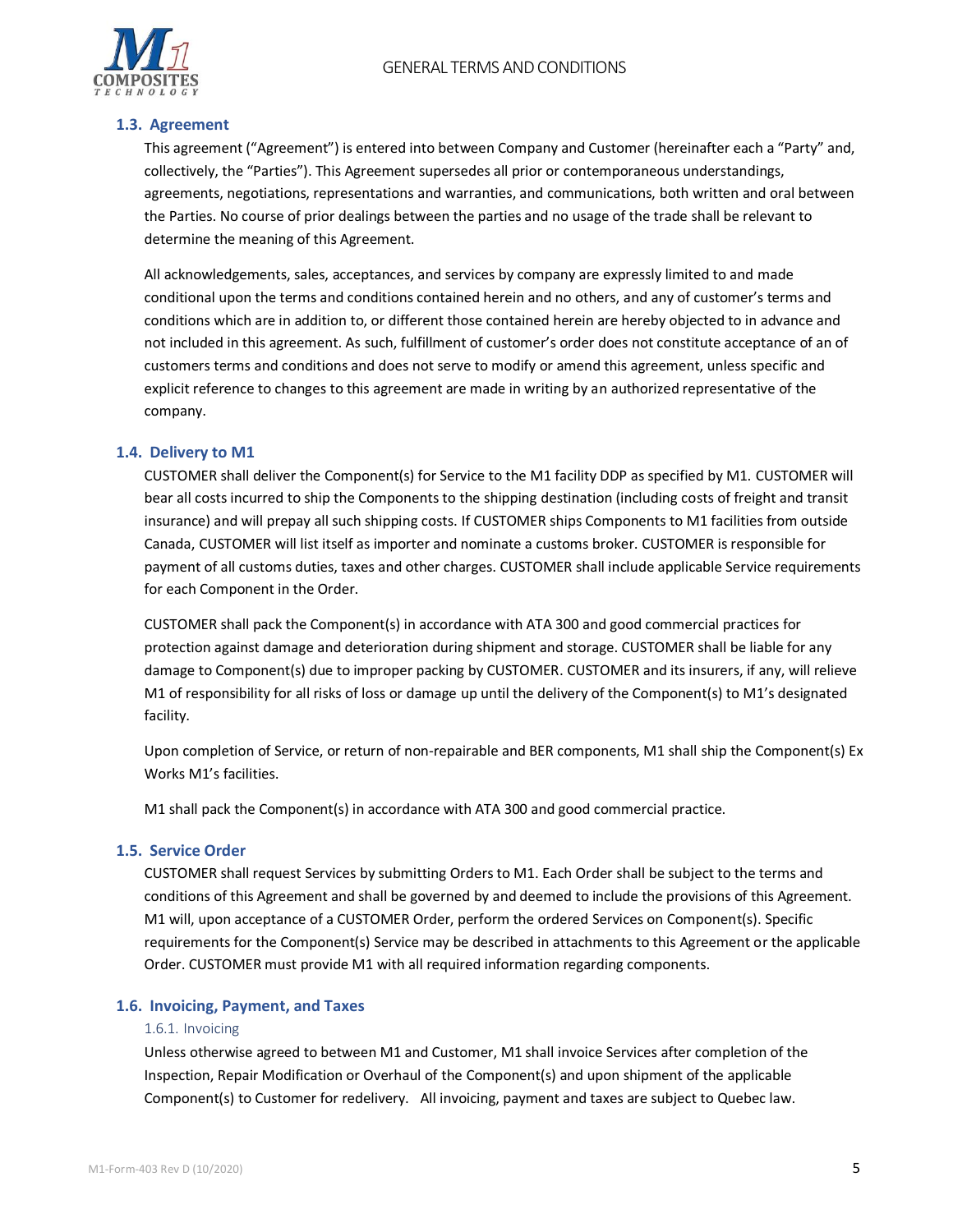

#### <span id="page-5-0"></span>1.6.2. Payments

Payments are prior to shipment, unless other arrangements are made. Payment of the entire invoice amount shall be made in the currency agreed to by both parties.

Any sum due M1 under this Agreement that is not paid when due shall thereafter bear interest until paid at the lesser of, (i) no less than one and one-half percent (1.5%) per month, or (ii) the maximum rate of interest allowed by applicable law. Any sum due M1 under this Agreement that is not paid will also accrue Storage fees. These fees will be charged on a per month basis depending on the actual crate size of the unit.

If CUSTOMER fails to pay any amount when due under this Agreement, M1 shall have the right upon notice to CUSTOMER to suspend performance of Services and to terminate this Agreement. No forbearance or course of dealing shall affect these rights of M1. In the event that the repair is not paid for a duration over 6 months the units become the property of M1 Composites.

Should CUSTOMER dispute any invoice, CUSTOMER shall notify M1 within 10 days of the reasons that it disputes that invoice or any part of that invoice. Any adjustment of the invoice will be subject to mutual agreement. CUSTOMER shall not set off, withhold or deduct in whole or in part any undisputed portion of any invoice or any sums due on undisputed invoices in favor of disputed invoices.

CUSTOMER represents that it has all necessary authority to authorize the Services. Notwithstanding any agreements that CUSTOMER may have at any time with third parties, and without limiting M1's rights or remedies upon CUSTOMER's default, CUSTOMER shall at all times remain primarily liable to M1 for all payment and performance obligations of CUSTOMER under this Agreement. CUSTOMER shall hold harmless and defend M1 and its directors from and against any claims or charges asserted by any third parties claiming an interest in the Components, or questioning the purchase of the Services by CUSTOMER from M1.

#### <span id="page-5-1"></span>1.6.3. Taxes

The agreed prices and any other charges payable by CUSTOMER hereunder are exclusive of any sales tax, value added tax or similar charges, duties or taxes, which are or may be levied or assessed on the prices and charges hereunder. CUSTOMER shall be responsible for the amount of any Federal, Provincial, or local taxes that result from the delivery or performance of the Services or the purchase, sale, lease, exchange, transfer, replenishment or maintenance of parts and supplies and other personal property for use in connection with the Services as contemplated hereby, except for transactions for which an appropriate tax exemption certificate is furnished to M1 by CUSTOMER. The amount of any such taxes for which CUSTOMER is responsible, if paid by M1, shall be billed to Customer and CUSTOMER shall promptly pay the billed amount to M1.

#### <span id="page-5-2"></span>**1.7. Limitation of Liability**

All risk of loss of or damage to each Component will remain with CUSTOMER at all times, including when any Component is in the possession, care custody or control of M1 unless, when in the possession, care, custody or control of M1, any loss of or damage to the Component is caused solely by the negligence of M1.

The maximum liability of M1 to customer under this agreement shall be limited to the aggregate fees paid to M1 for component(s) repaired under this agreement during the twelve months prior to when damages first arose. No action arising out of any claimed breach of this agreement may be brought more than one (1) year after the events giving rise to the cause of action have occurred.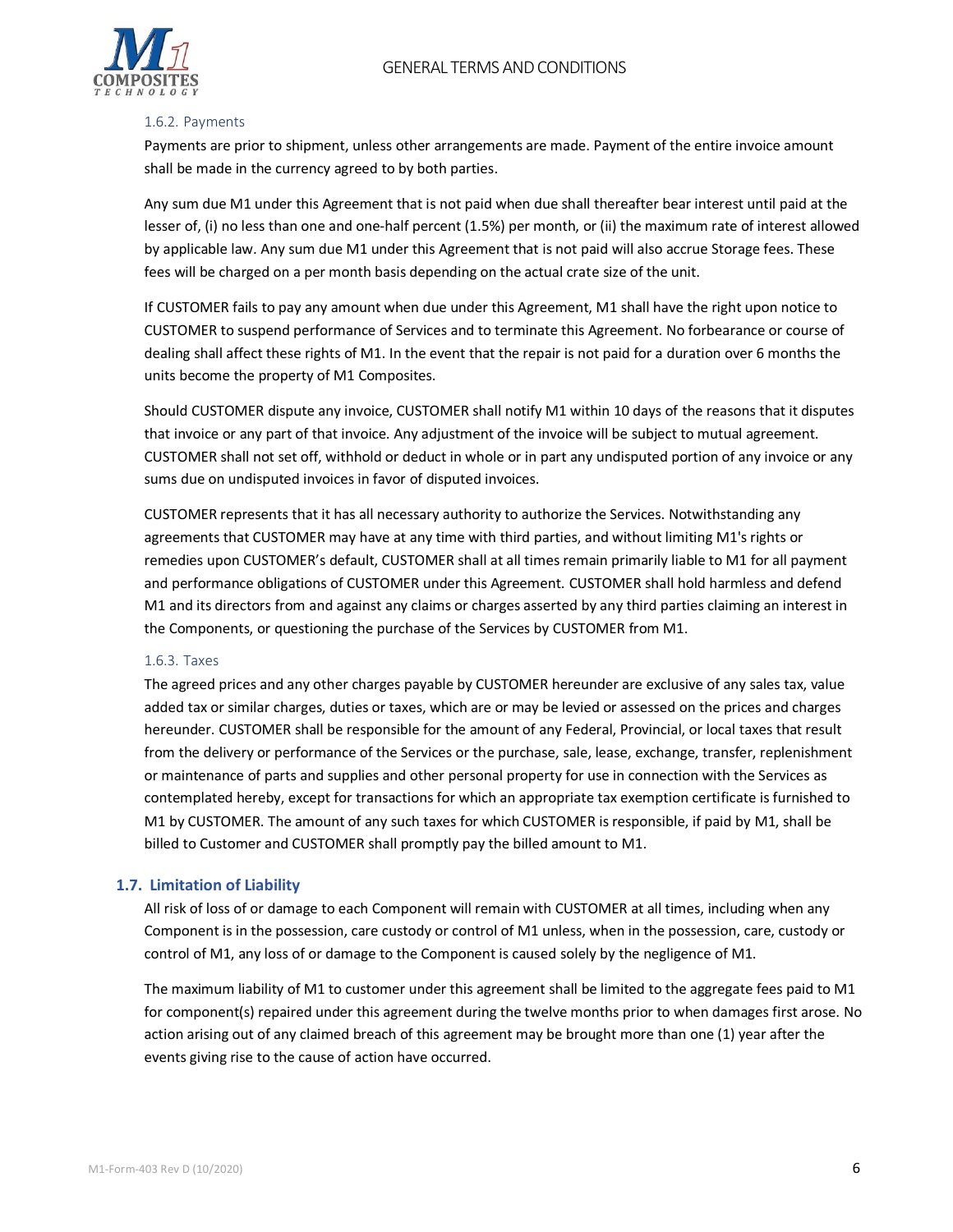

# <span id="page-6-0"></span>**1.8. Indemnity**

CUSTOMER shall defend, indemnify and hold harmless M1, its include if applicable: affiliates, and their respective officers, directors, employees, agents, successors, assigns and affiliates (and their respective officers, directors, employees and agents) from and against any claims, actions, damages, losses, liabilities, costs and expenses (including attorneys' fees) to the extent arising from a claim of (a) damage to any tangible personal property or fixtures, including any aircraft or injury, sickness or death to any person, including without limitation any CUSTOMER Representative or any subcontractor, employee or agent of CUSTOMER or M1, occurring as a result of the action or inactions (negligent or otherwise) of CUSTOMER, any CUSTOMER Representative, subcontractor, employee or agent of CUSTOMER, or (b) any infringement, misappropriation or violation of any proprietary right of any third party, including trade secrets, which results from any use by M1 of any technical data or other materials or information furnished to M1 by CUSTOMER, including without limitation information obtained in the process of M1's compliance with any of CUSTOMER's requirements, specifications or instructions by M1.

# <span id="page-6-1"></span>**1.9. Warranty**

Company warrants that all part(s) Serviced by Company will conform to the appropriate technical data referenced by the Transport Canada Form 1 release form and in accordance with all other Transport Canada requirements, and will be free from defects in workmanship.

Unless otherwise provided to Customer by Company, parts Serviced are subject to Company's standard warranty. M1's standard warranty is for a period of twelve (12) months or one thousand (1,000) flight hours, whichever occurs first, for repair, from the date of tagging. There shall be no warranty with respect to re-certifications and bench checks. Company's workmanship shall not be deemed defective if such workmanship complied with applicable manufacturer's operating and maintenance instructions, quality instructions provided by Customer or procedures or applicable governmental regulations for such Service in effect at the time of such Service.

This warranty shall not apply and Company shall bear no liability if: a) the part(s) are subjected to any further repair, maintenance, overhaul, installation, storage, operation, or use, handling or environment that is improper; b) the part(s) are subjected to any accident, misuse, neglect or negligence after delivery to Customer; c) Customer makes any further use of such parts after giving such notice; (d) the defect arises because Customer failed to follow Company's written instructions as to the storage, installation, use or maintenance of the parts; (e) the parts are altered, modified or repaired without the prior written consent of Company; or (f) Customer is in default with its payment obligations. (g) the warranty is not transferable to another customer upon sale of the aircraft or unit.

Any warranty claim must be raised by Customer within ten (10) days after the defect has or could have become reasonably apparent. Company shall not be liable for breach of warranty unless Company is given a reasonable opportunity after receiving the notice to examine such parts and Customer (if requested to do so by Company) returns such parts to Company's place of business at Company's cost for the examination to take place there, and Company reasonably verifies Customer's claim that the parts are defective. In the event of a defect of workmanship, Company will either, at its option, repair or replace the non-conforming part(s). In no event shall Company's total liability for any warranty repair or replacement cost exceed the original invoice amount for the Services.

The warranty set forth in this Section shall be the exclusive and sole remedy for Customer in the event of any non‐conforming part(s).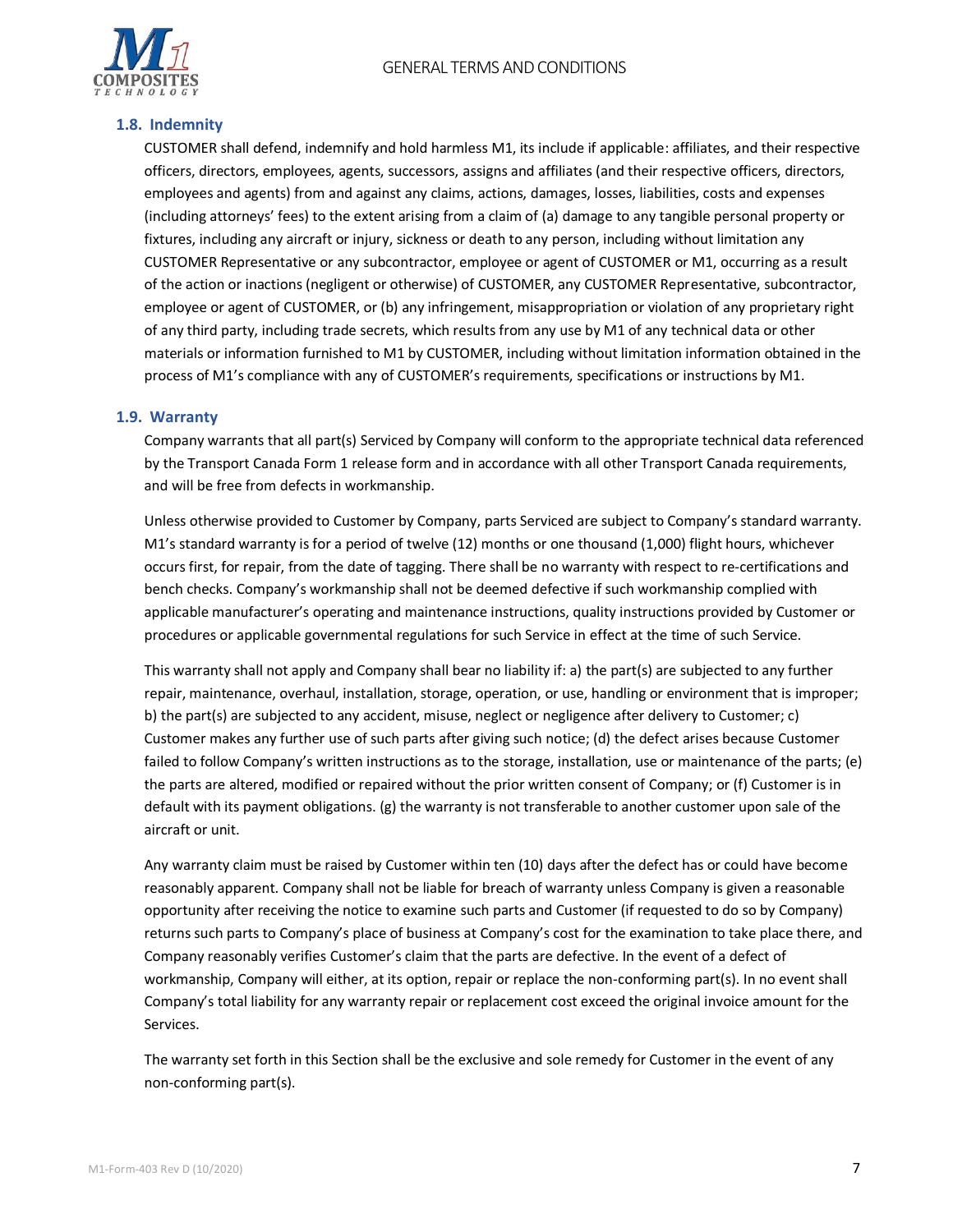

# <span id="page-7-0"></span>**1.10. Force Majeure**

Neither Party will be liable for, or be considered to be in breach of or default under this Agreement on account of any delay or failure to perform as required by this Agreement (other than with respect to the obligation to make payments hereunder) as a result of any cause or condition beyond such Party's reasonable control, including, but not limited to: fire, explosions, earthquakes, storms, flood, wind, drought and acts of God or the elements; court orders; acts, delays and failures to act by civil, military or other governmental authority; strikes, lockouts, labor interruptions or slowdowns, riots, terrorism or acts of terrorism, insurrections, sabotage and war; breakdown or destruction of, or damage or casualty to, any equipment, facilities or other property ; interruption, suspension, curtailment or other disruption of utilities; unavailability of materials, supplies, parts, equipment, personnel or other necessary items; and, acts or omissions of persons or entities other than such Party (each such event being herein sometimes referred to as an event of "Force Majeure"). Upon the occurrence of an event or condition of Force Majeure affecting M1, M1 shall have reasonable opportunity to make alternative satisfactory arrangements to perform its obligations under this Agreement.

# <span id="page-7-1"></span>**1.11. Confidentiality**

Except as otherwise expressly agreed in writing, each of M1 and CUSTOMER shall retain all of their own proprietary rights of any kind in and to their respective patents, trademarks, names, information, documents, procedures, methods or know-how that may be used or disclosed in respect of the Services. M1 will own all intellectual property and proprietary rights that it develops in connection with the performance of the Services. Any such items or information of a confidential or proprietary nature disclosed or made available by one Party to the other pursuant to this Agreement that are marked as confidential or otherwise would be understood by a reasonable person to be confidential ("Confidential Information") shall be held in confidence and shall not be disclosed or provided to any third party except as permitted herein without prior written approval of the disclosing Party, and neither Party shall reproduce any documents reflecting the same except for copies necessary for its own internal usage and the performance of the Services. The receiving Party shall restrict disclosure of the confidential information to its officers, employees, agents, contractors or its tax, legal or other advisors with a need to know and not disclose it to anyone else without the disclosing Party's prior written consent. The receiving Party will take reasonable measures to avoid disclosure, dissemination or unauthorized use of Confidential Information. The receiving Party may disclose confidential information as required to comply with orders of governmental entities that have jurisdiction over it or as otherwise required by law, provided that the receiving Party gives the disclosing Party reasonable written notice to allow the disclosing Party to seek a protective order or other appropriate remedy (except to the extent the receiving Party's compliance with the foregoing would cause it to violate a court order or other legal requirement). The term "Confidential Information" shall not include any information that (i) is generally publicly available to the public through no fault or action by the receiving Party or by its agents, (ii) is available to the receiving Party on a non-confidential basis from a source other than the disclosing Party or the disclosing party's agents, which is not prohibited in any way from disclosing such items, or (iii) was within the receiving Party's possession prior to its being furnished to the receiving Party by or on behalf of the disclosing Party, provided that the source of such information was not bound to confidentiality, or was not subject to any duty, contractual or otherwise, prohibiting disclosure to the disclosing Party.

# <span id="page-7-2"></span>**1.12. Termination**

Either Party may terminate this Agreement, including any Order, for cause upon the other Party's material breach of this Agreement, if the other Party fails to cure such breach within thirty (30) days after receipt of written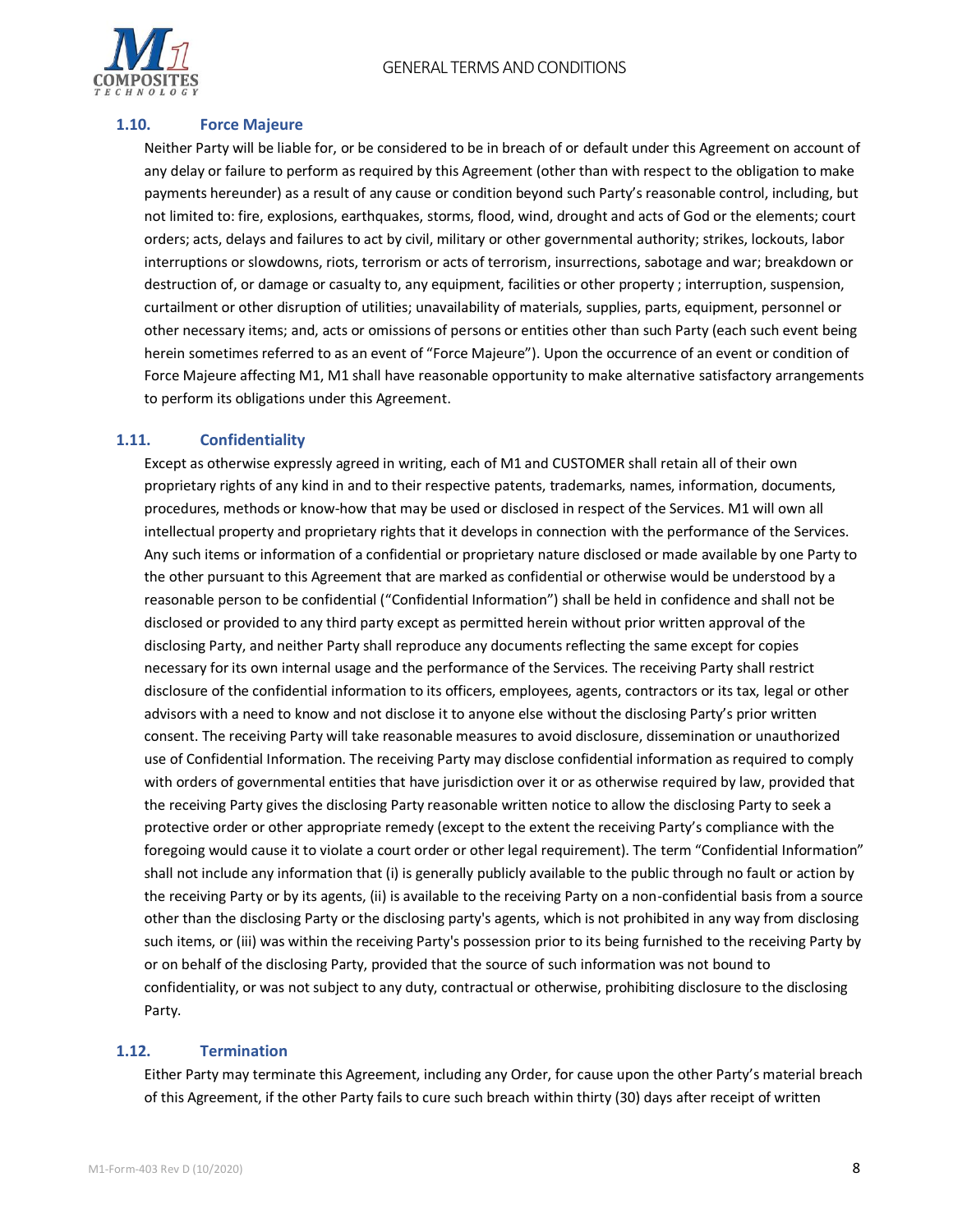

notice specifying the breach. Notwithstanding, the termination of this Agreement shall not relieve either Party of its obligations hereunder up to and including the date of termination.

In addition, either Party may terminate this Agreement if: (A) the other Party applied for, or consents to, the appointment of, or the taking of possession by, a receiver, custodian, trustee or liquidator of itself or of all or a substantial part of its property, (B) upon the other Party ceasing to conduct business, voluntary filing for protection from creditors under bankruptcy, insolvency or other similar laws, becoming or being declared by a federal bankruptcy court to be insolvent or bankrupt, or being the subject of any involuntary proceeding under the federal bankruptcy code or under any other law relating to relief from creditors generally that is not dismissed within sixty (60) days; or (d) the other Party's liquidation, dissolution or winding-up.

# <span id="page-8-0"></span>**1.13. Insurance**

Customer shall ensure, at its own expense and responsibility, to maintain and carry liability insurance in full force and effect which includes, but is not limited to, commercial general liability (including product liability) and for direct damages. Customer shall provide Company with thirty (30) days advance written notice in the event of a cancellation or material change in Customer's insurance policy. Except where prohibited by law, Customer shall require its insurer to waive all rights of recovery or subrogation against Company, its subsidiaries and affiliated companies, and its and their respective officers, directors, shareholders, employees, and agents. Company liability is limited to damage resulting from negligence from the time the Customer property is received by Company until property is available for transport by the Customer.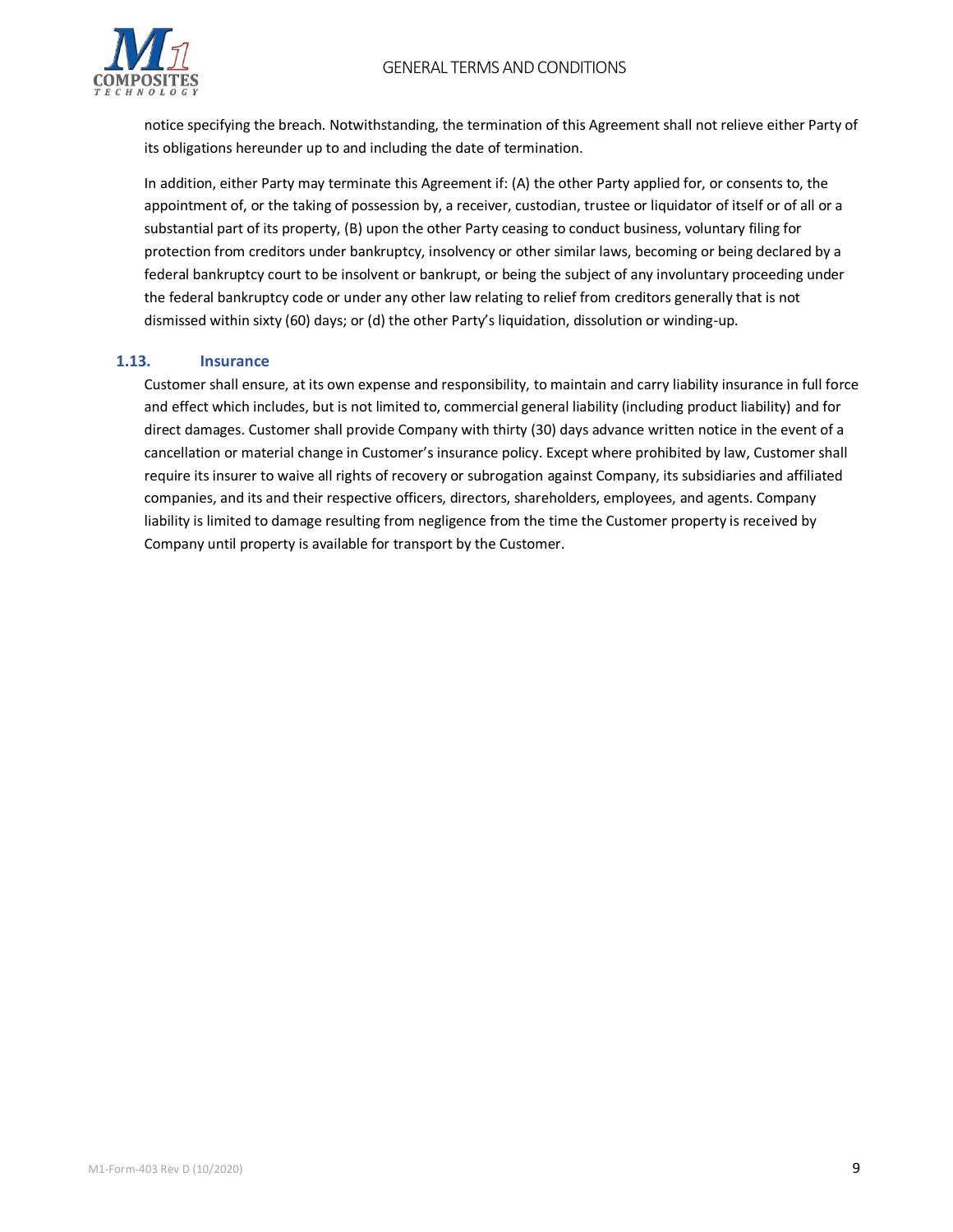

# <span id="page-9-1"></span><span id="page-9-0"></span>**2. M1 Purchase Order and Repair Order Terms and Conditions**

# **2.1. Price and Delivery**

The Supplier agrees to maintain the pricing and delivery schedule as agreed on the purchase order or repair order.

## <span id="page-9-2"></span>**2.2. Material Substitution**

Unauthorized material substitutions are not permitted without M1 COMPOSITES written consent.

# <span id="page-9-3"></span>**2.3. Reporting Discrepancies**

Discrepancies, omissions, and the need for clarifications or interpretations of any nature encountered by Supplier in respect of furnished drawings or engineering data will be brought to the attention of M1 COMPOSITES within twenty-four 24 hours of the identification of the discrepancy for resolution.

# <span id="page-9-4"></span>**2.4. Product and Service Conformity**

Supplier's acceptance of M1 COMPOSITES's purchase order or repair order certifies that the materials and processes supplied under the purchase order shall be or have been controlled and inspected in accordance with M1 COMPOSITES's purchase order or repair order and they meet the specified order requirements, referenced specifications and drawings. Supplier must provide a Certificate of Conformance for all orders and lots, verifying that all products and lots meet those requirements. All products and lots must be clearly identified and labeled and must be traceable to and linked to the Certificate of Conformance.

# <span id="page-9-5"></span>**2.5. Aviation Certified Parts**

For Aircraft parts, components, or subassemblies, new or previously serviced, a release certificate is required (FAA 8130-3, TCCA/EASA Form 1 or equivalent).

#### <span id="page-9-6"></span>**2.6. Change in Process, Product or Location**

Supplier shall notify M1 COMPOSITES of intended or actual changes that may affect the quality of delivered goods and services. This includes: Changes to the Quality Management System, the Manufacturing Line, Facility Location, Processes, or Natural Disasters. Quality data and/or approved design data to be available in the English language.

#### <span id="page-9-7"></span>**2.7. Counterfeit Parts**

The Supplier shall certify that only new and authentic materials are used in products or goods delivered to M1 COMPOSITES and that the products/goods delivered contain no counterfeit parts. The supplier must establish provisions to detect, avoid, incorporate, or send any suspected counterfeit parts. A mechanism for reporting suspected counterfeit parts or un-approved parts must be in place to report any possible occurrence.

#### <span id="page-9-8"></span>**2.8. First Article Inspection**

For a new part, A FAI IAW AS9102 may be requested and the report submitted for approval prior to shipment

#### <span id="page-9-9"></span>**2.9. Process**

Machined and/or sheet metal parts shall be accomplished with an Inspection Report.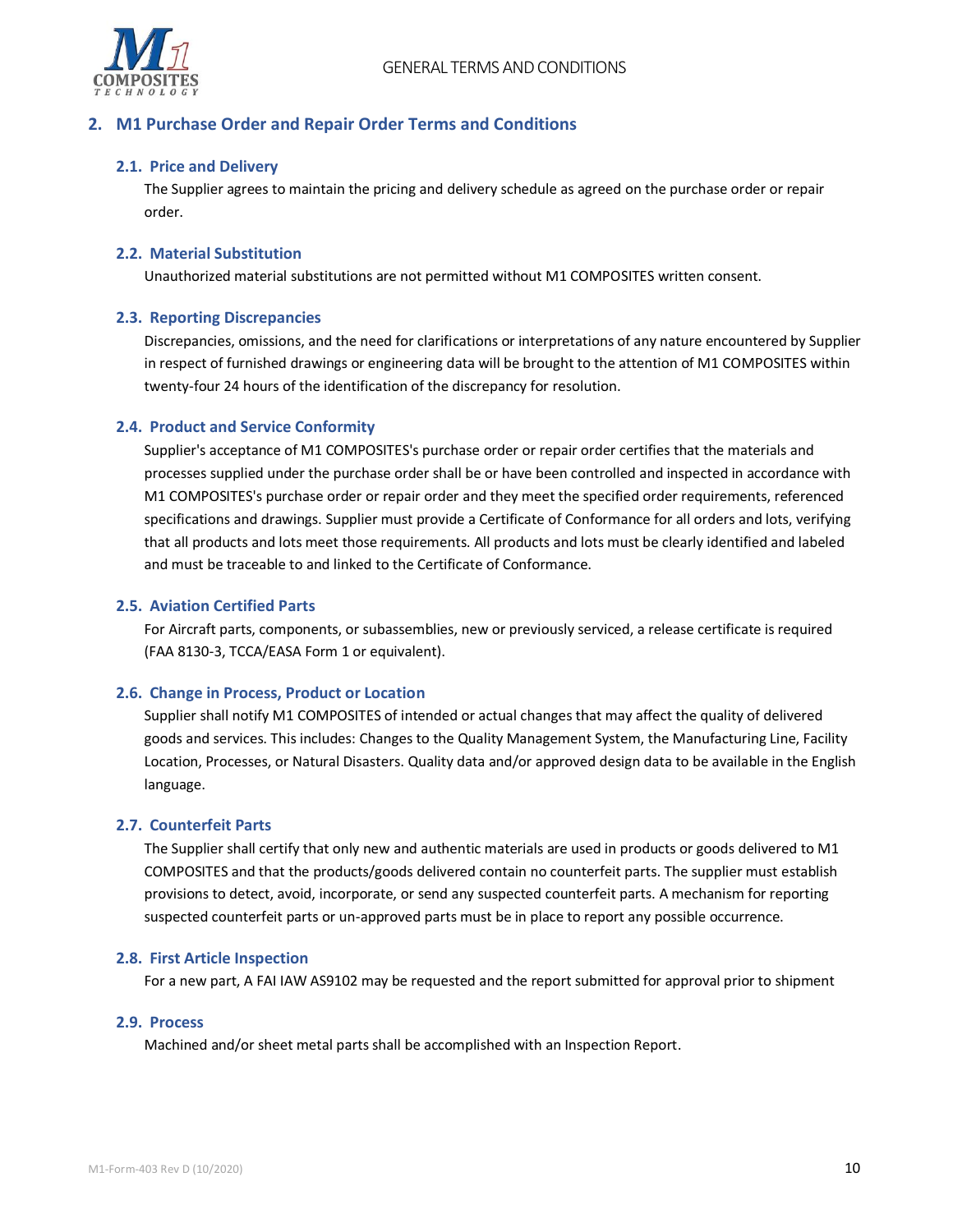

# <span id="page-10-0"></span>**2.10. Shelf-life limited Materials**

Materials with limited shelf life (epoxy, paint, adhesives, etc.) shall indicate the date of manufacture, lot number and applicable specification on the container. The Supplier shall supply life limited product with at least 75% of the life remaining.

# <span id="page-10-1"></span>**2.11. Control of Drawings & Specifications**

The Supplier shall ensure that the drawings and specification are the relevant revision status specified on the purchase order or repair order. The Supplier shall comply with any special requirements requested by M1 COMPOSITES regarding the control of drawings and specification i.e. ITAR compliance.

# <span id="page-10-2"></span>**2.12. Special Processes**

Supplier shall provide certifications for all special processes and non-destructive test results performed with each shipment. The certificate shall identify the processor, process used, controlling specification & revision, and the results of test or measurement performed. Supplier used shall be a M1 COMPOSITES and/or Customer approved source for said Processes. These include operations subject to process controls such as: coating, joining, heat treating, cleaning, non- destructive test, etc. The Supplier shall be approved as per above to perform specific required Special Processes, or use Special Process vendors acceptable to M1 COMPOSITES.

# <span id="page-10-3"></span>**2.13. Non-Conforming Products and Material**

Supplier shall obtain M1 COMPOSITES's prior written approval with respect to the disposition of any nonconforming products or materials supplied, that does not meet engineering drawing or documents under contract or purchase order or repair order. In the event that non-conforming materials are present, and the materials are deemed acceptable of useable by the supplier, it is still the responsibility of the Supplier to inform M1 COMPOSITES so that a determination can be made for the use of said materials.

# <span id="page-10-4"></span>**2.14. Digital Product Definition (DPD)**

Supplier is required to obtain approval as a Digital Product Definition (DPD)-capable supplier if Supplier receives, downloads, and/or uses Computer Aided Design (CAD) geometry in any format.

# <span id="page-10-5"></span>**2.15. Foreign Object Debris/Damage**

Supplier is required to establish and maintain a Foreign Object Debris/Damage (FOD) prevention program that employs appropriate housekeeping practices to assure timely detection and removal of residue/debris generated, during operations and normal daily tasks.

# <span id="page-10-6"></span>**2.16. Subcontracting**

The Supplier may subcontract to a sub-tier if agreed upon in advance and in writing by M1 Composites.

# <span id="page-10-7"></span>**2.17. Flow Down to Sub-Tier Suppliers**

Suppliers shall flow-down to Sub-Tier Suppliers the applicable requirements as required by the purchase order or repair order either specifically or by reference.

# <span id="page-10-9"></span><span id="page-10-8"></span>**2.18. Quality Control**

#### 2.18.1. Quality/Inspection Systems

Supplier shall maintain a quality/inspection system that will ensure all goods and services conform to contract requirements whether manufactured or processed by Supplier or procured from Sub-Tier Suppliers.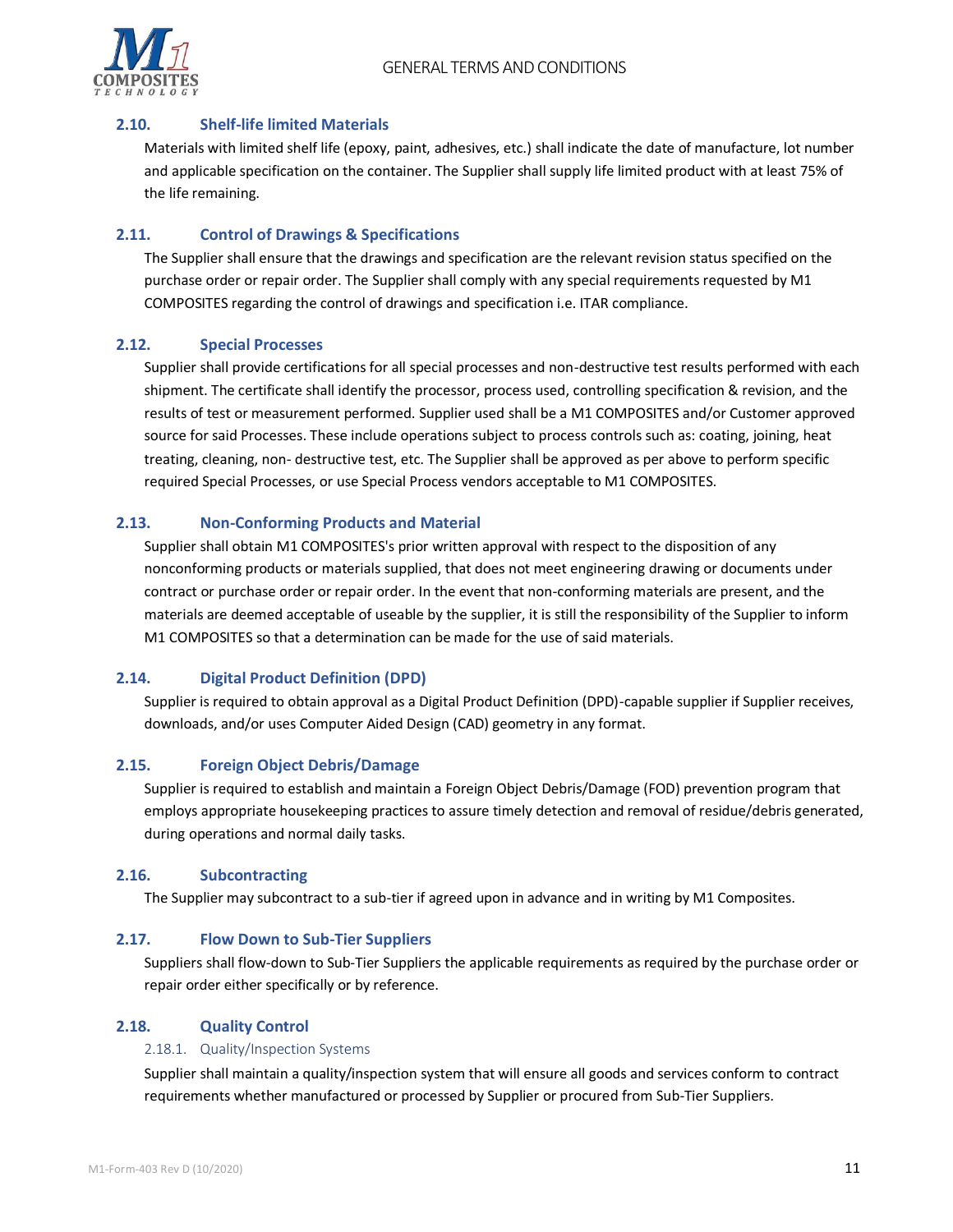

#### <span id="page-11-0"></span>2.18.2. Calibration System

All Inspection Measuring & Test Equipment used by the Supplier during in-process and final inspection to make a compliance evaluation shall be calibrated to the national standard.

#### <span id="page-11-1"></span>2.18.3. Supplier Corrective Action

Supplier shall, on request, provide statements of corrective action on nonconformities or failures of Supplier's goods or services.

#### <span id="page-11-2"></span>2.18.4. Letter of Disclosure

When a nonconformance is determined to exist or is suspected to exist on goods and/or services provided to M1 COMPOSITES under this Contract, Supplier shall provide written Post Delivery Notification Letter or Letter of Disclosure.

#### <span id="page-11-3"></span>2.18.5. Documented information

Supplier shall maintain records of inspections, tests, and process controls called for by this contract. Unless specified elsewhere in contracts or attachments, these documents shall be on file, stored and protected in such a manner that they remain legible, readily identifiable, and readily available to M1 COMPOSITES for no less than 10 years.

#### <span id="page-11-4"></span>**2.19. Right of Access**

M1 COMPOSITES, its customers, and regulatory authorities shall be granted the right of access to all Supplier and sub-tier Supplier facilities and records involved in fulfilling the purchase order or repair order requirements to ensure conformance with the requirements. This shall be done by providing written request and acceptance (fifteen)15 working days prior to the visit.

#### <span id="page-11-5"></span>**2.20. Packaging and Handling**

As a minimum, the Supplier shall package all material in a manner that will ensure protection against corrosion, oxidation, deterioration and physical damage during shipment. Electrostatic sensitive product shall be pack in an ESD protective bag. In addition, when materials delivered are lot-controlled and multiple material lots are shipped, each lot shall be separately packaged and identified.

#### <span id="page-11-6"></span>**2.21. Social Responsibility – Ethical Purchasing**

M1 COMPOSITES aim to develop strong relationships with our suppliers, based in mutual trust, understanding, and respect. M1 COMPOSITES expect suppliers to ensure that they adopt and implement acceptable safety, environmental, product quality, labour, human rights, social and legal standards in line with our own code and to ensure these issues are acceptably managed within the supply chain for any products/services supplied to M1 COMPOSITES.

# <span id="page-11-7"></span>**2.22. Awareness**

Suppliers to M1 COMPOSITES are required to ensure that the top management, employees and subcontractors are aware of:

- Their contribution to product and service conformity
- Their contribution to product safety
- The importance of ethical behaviour